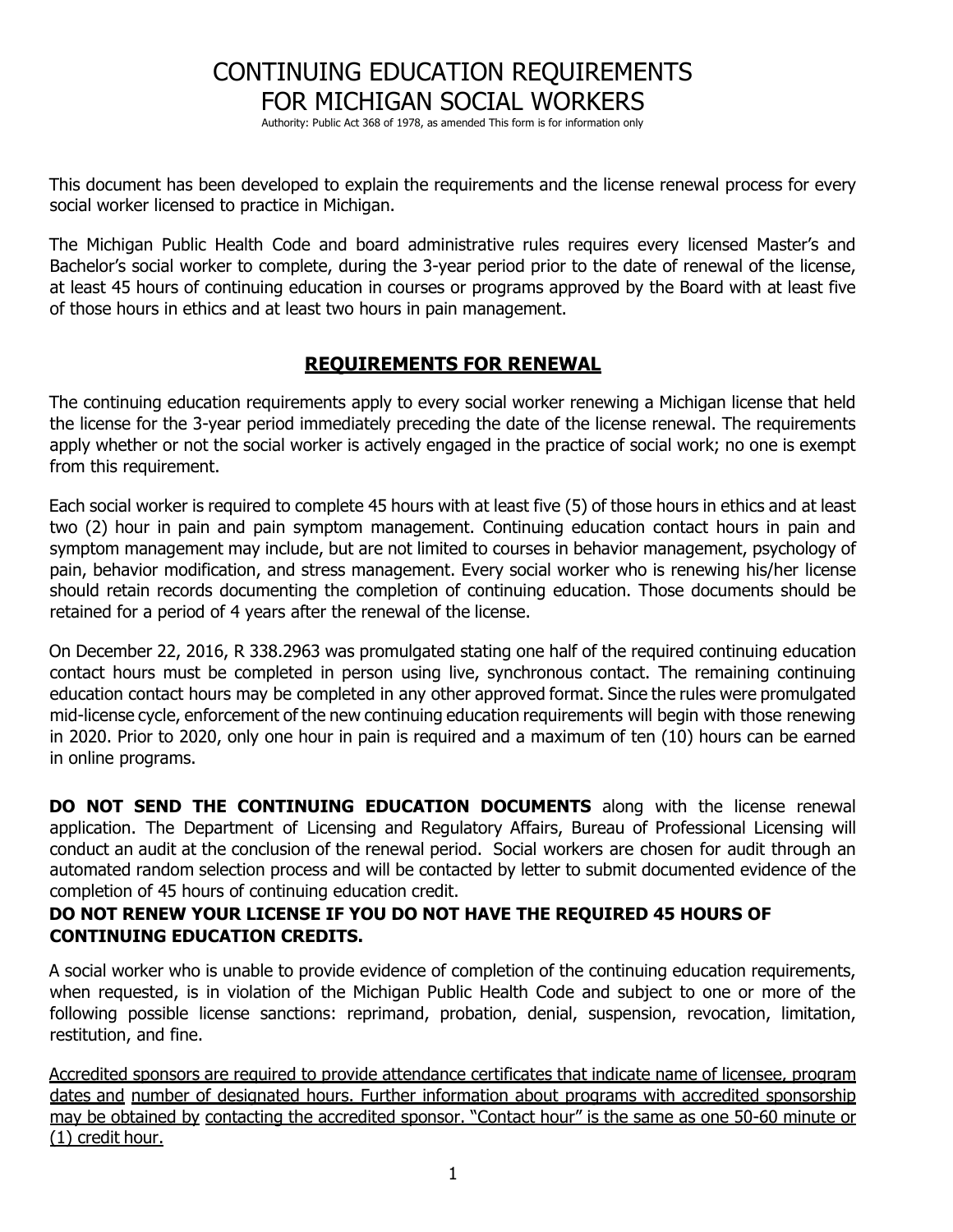# **REQUIREMENT FOR RELICENSURE**

#### **"Relicensure" means the granting of a license to a person whose license has lapsed for failure to renew the license within 60 days after the expiration date.**

Social workers applying for relicensure pursuant to R338.2945 or R338.2955 must complete 45 HOURS OF CONTINUING EDUCATION IN PROGRAMS APPROVED BY THE BOARD THAT HAVE BEEN EARNED WITHIN THE 3-YEAR PERIOD IMMEDIATELY PRECEDING THE DATE OF THE APPLICATION.

Submit an official transcript or certification of completion showing the licensee's name, number of credits earned, approved sponsor's name or name of the organization that approved the program, and the date(s) on which the program was held or completed.

### **RENEWAL PROCEDURES**

Social worker licenses expire every 3 years on April 30. Submission of the renewal application certifies that the requirements are met. If the renewal requirements have not been completed, the renewal application should not be submitted. Licenses can be renewed during the sixty-day grace period after completion of continuing education requirements, with the renewal fee and the additional \$20.00 late fee. If a licensee would like to apply for a waiver of education requirements, an application should be made after the licensee receives the renewal application in early March but before the license expires on April 30. Licensees who have not been granted waivers should allow their licenses to expire. Application for relicensure may be made upon completion of the 45-hour requirement within the 3-year period immediately preceding the date of the application for relicensure if license has been expired for no more than 3 years.

## **CONTINUING EDUCATION WAIVERS**

The Michigan Public Health Code authorizes the Board of Social Work to waive the continuing education requirements for a license renewal applicant if, upon written application, the Board finds the failure of the licensee to attend the required Board-approved courses or programs was due to the licensee's disability, military service, absence from the continental United States, or a circumstance beyond the control of the licensee which the Board considers good and sufficient. Pursuant to this authority, the Board has promulgated guidelines that set forth the policy that the Board will follow in granting a waiver. The guidelines provide for the following:

**MILITARY SERVICE:** The licensee shall have been practicing Social Work while in active service of the United States, shall have been licensed at the time of induction or entering into service, and shall have requested that his or her license be placed in military status to continue in effect without payment of the license renewal fee pursuant to Section 16196 of the Public Health Code.

**ABSENCE FROM THE CONTINENTAL UNITED STATES:** The licensee shall establish that Boardapproved educational programs were not available within a reasonable distance from which the licensee was located and the licensee shall provide evidence of attendance at educational programs that substantially meet the requirements for approval by the Board.

**OTHER CIRCUMSTANCES BEYOND LICENSEE'S CONTROL:** For circumstances, other than disability, military service, or absence from the continental United States, the licensee shall submit compelling evidence that the circumstances were good and sufficient for a waiver of the requirements.

If the Board finds that any of the conditions for waiving the requirements have been met, the number of hours waived shall be proportional to the length of time the licensee was temporarily disabled, in active military service, outside the continental United States, or involved in circumstances beyond the licensee's